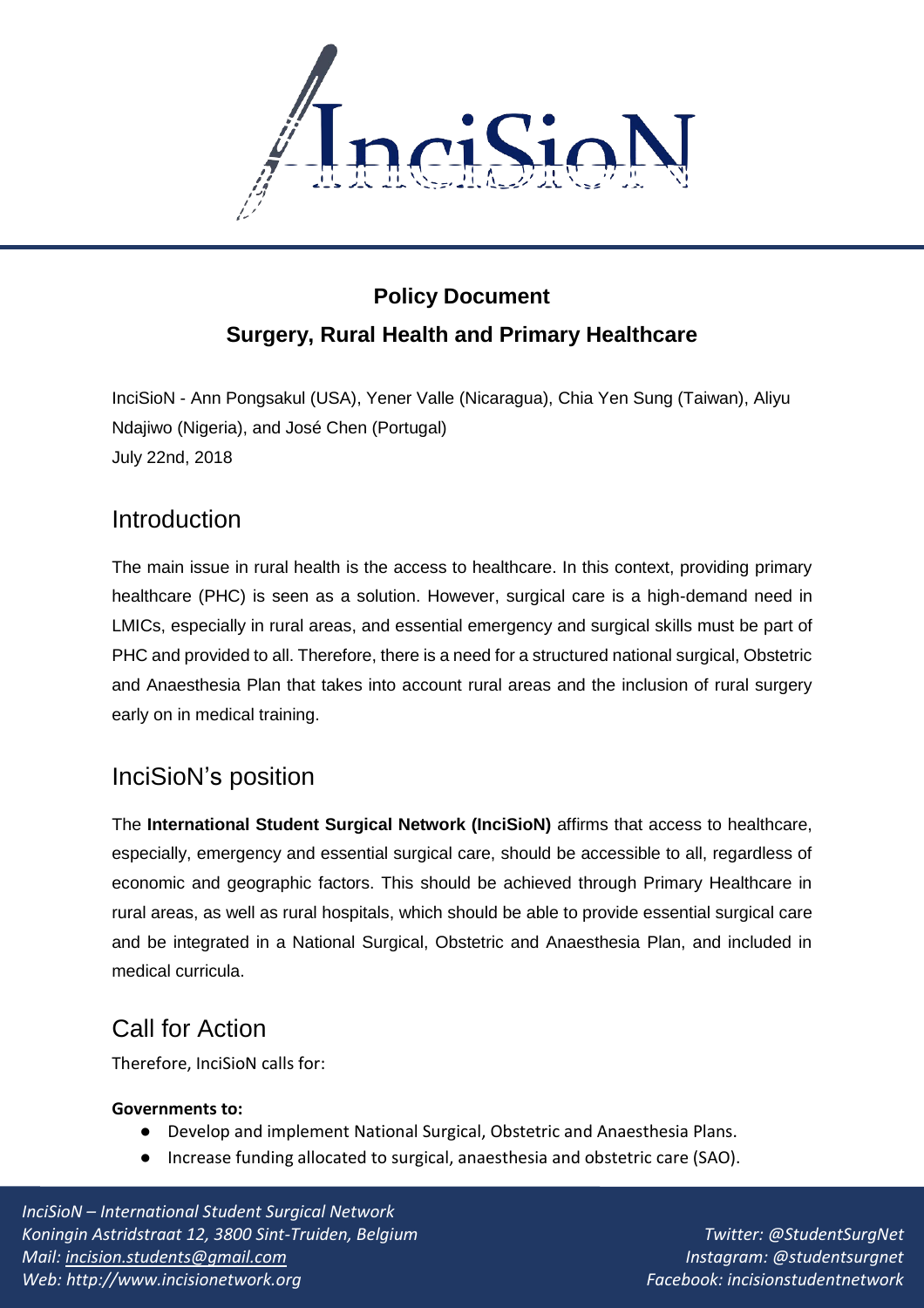

- Define human resources strategies to allocate doctors in rural areas;
- Set up a program of medical practice in remote areas as mandatory in applications for specialties.
- Improve data collection and registry on access to essential surgical care.
- Promote minimum-invasive procedures which lead to less complication rates;
- Implement telemedicine to provide immediate health care, which overcomes the geographic factor.
- Educate and raise awareness within the community
- Set up centers in rural areas to cultivate medical practitioners.
- Implement rules and laws to guarantee the quality of consumable products.

## **Medical faculties and teaching institutions to:**

- Promote rural service as a essential component to the medical curricula.
- Set up a global education program to provide the opportunity to medical students and young doctors to experience different healthcare systems and different pathologies.
- Stimulate junior doctors and nurses to develop and perform surgical skills.
- Promote research and data collection on global surgery in rural areas, to assess needs and build a strategic and integrated action.
- Develop basic training to biomedical technicians

## **The World Health Organisation to:**

- Take measures to provide access to essential surgical care in rural areas.
- Implement a strategy to achieve Universal Health Coverage by including Surgery in its package.

## **International institutions and Non-governmental organisations to:**

- Advocate and raise awareness on this issue through campaigns;
- Develop medical supply programs for rural areas;
- Implement public private partnerships to improve access to surgery;
- Improve capacity of nurses and surgeons

## **Healthcare sector to:**

● Promote task shifting and task sharing strategies within their practices in rural area, if applicable.

*InciSioN – International Student Surgical Network Koningin Astridstraat 12, 3800 Sint-Truiden, Belgium Mail: [incision.students@gmail.com](mailto:incision.students@gmail.com) Web: http://www.incisionetwork.org*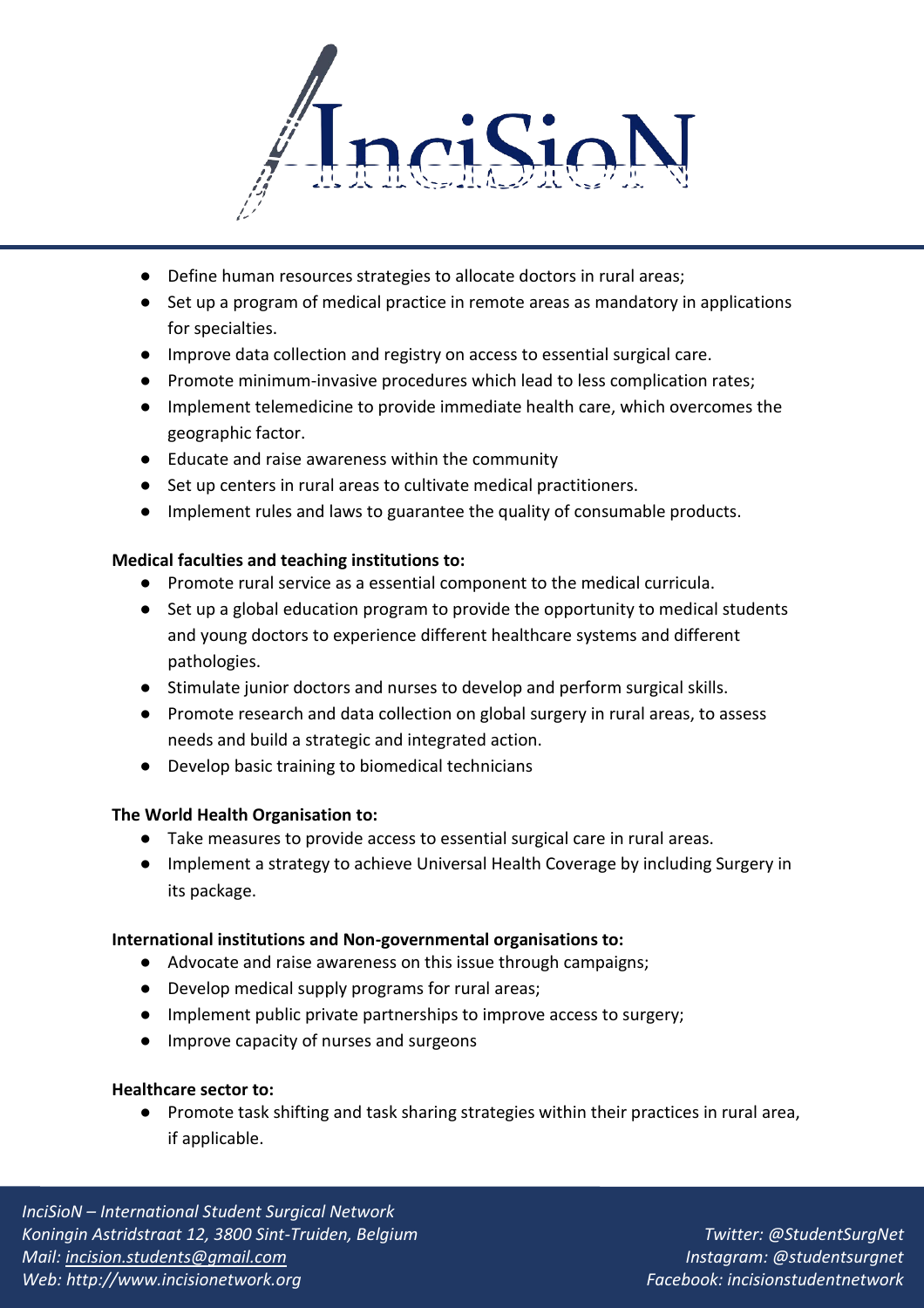

#### **Private Sector and Local Providers to:**

- Speed up examination process of consumable products.
- Provide an amount of their products to rural areas. These products can have a quicker process by having them examined prior to others.

#### **InciSioN National Working Groups to:**

- Organize the NWG on regional structures to propose collective solutions applied to different contexts.
- Advocate on access to surgical care in rural areas and as part of primary healthcare;
- Raise awareness on this matter in the community.

## **Background**

#### **Introduction**

#### **Social determinants of health in rural areas**

The goal of health for all is not attained. It is especially evident in remote areas. The main issue which rural health faces is the access to healthcare [1]. Nevertheless, simply increasing the number of health industry can not solve what is being tackled. Health in rural areas, how health practitioners there work and the nature of practice, is immensely different from the urban counterpart of a country [2]. These differences are due to geography, demography, rural culture, rural morbidity, rural mortality patterns, resource limitations, and workforce shortages [3]. For example, many rural communities have a high dependency ratio, with large portion of elders and children with relatively few people of working age; rural people tend to have lower socioeconomic level because of limited job opportunities and occupations available are often farming, manufacturing, logging, and mining; risk factors endangering health condition including exposure to agriculture chemicals, noise pollution, and harsh work environments [1].

Rural health practitioners carry a heavier workload, providing a wider range of services and take on a higher level of clinical responsibility with underserved profession support. Insufficient resources induce different treatment been adopted compare to metropolitan. In the case of spinal fracture, usage of wire as back bracing can be found. Also, they have a significant public health role ranging from issues such as sanitation to health education. Flexible mindset, knowledge of rural culture, and spontaneous response are requested for workforce paying service in remote areas [4], and education on these matters should start as early as possible.

*InciSioN – International Student Surgical Network Koningin Astridstraat 12, 3800 Sint-Truiden, Belgium Mail: [incision.students@gmail.com](mailto:incision.students@gmail.com) Web: http://www.incisionetwork.org*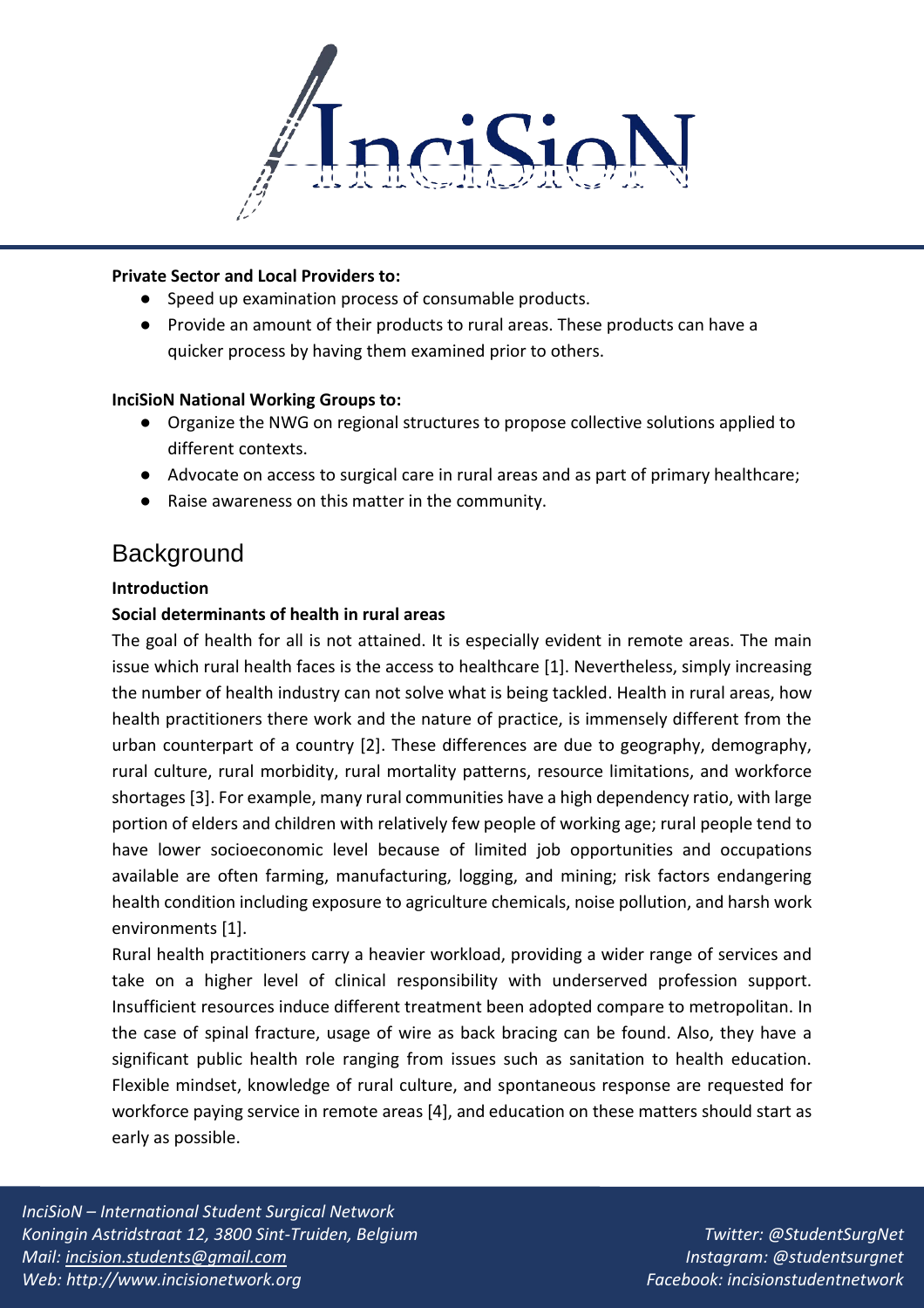

#### **Human Resources**

According to the World Health Report 2006, human resources in health refer to all people engaged in actions whose primary intent is to enhance health [5]. Human resources are in general terms the people who enter, remain and participate in an organization or institution, whatever their hierarchical level or their task [6]. Specifically in this setting, health workforce can be defined as those involved in the delivery of surgical and anaesthesia care, which consists of an interdependent network of clinical and non-clinical professionals involved in health-care delivery, management, training, and monitoring. [7] Gaps in human resources should be considered a broader issue that goes beyond to the lack of SAO. Global Surgery has become a multidisciplinary field that involves, in addition to surgeons, community outreach, biomedical skills and nursery care.

In low income settings the surgical workforce is limited, forcing us to look for low-cost solutions and in a short term. For decades in LMIC task shifting and task sharing represented a quickly and inexpensively way to expand access to care and as mentioned by the Lancet report in 2015: "Most published work has reported that task shifting does not increase mortality or morbidity when a small set of obstetric, general, and pediatric procedures are performed" [7], becoming a viable option for highly rural contexts.

These important concepts that we come across when talking about human resources in surgery are task shifting and task sharing. Task shifting is the allocation of surgical responsibility to non-specialist healthcare professionals. The task to be shifted is defined and described, and funding is moved to the new individual assigned to the task. By reorganizing the workforce in this way, task shifting can make more efficient use of existing human resources and ease bottlenecks in service delivery. [8]

Task sharing represents a process whereby specific tasks are moved, where appropriate, to health workers with shorter training and fewer qualifications and involve health professionals working together in teams to deliver a task or service that they may not have carried out before. It can be summarised as the sharing of joint surgical responsibility between specialists and non-specialists, under the oversight of specialists [9].

Most health systems are comprised by primary and hospital care levels (outpatients and inpatients service) in their most basic form, but regardless of the level of care, the patient is confronted by various barriers, which includes lack of geographic access to health services. At this level lies the importance of channelling community-oriented nursing training in order to

*InciSioN – International Student Surgical Network Koningin Astridstraat 12, 3800 Sint-Truiden, Belgium Mail: [incision.students@gmail.com](mailto:incision.students@gmail.com) Web: http://www.incisionetwork.org*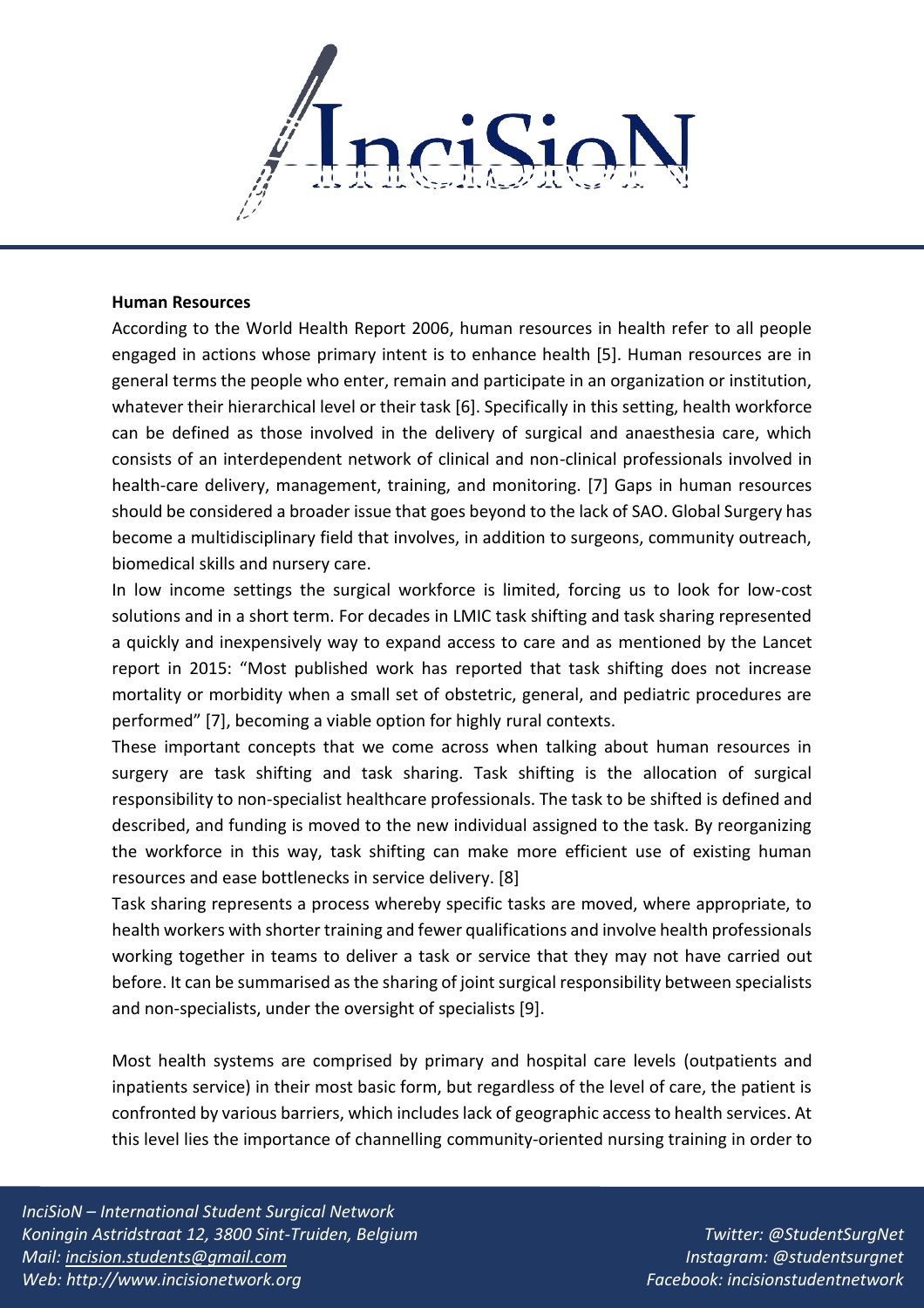

guide, identify and provide appropriate follow-up through new technologies and improving quality of care at the same time, as evidenced before [10]. On the other hand, it should also be oriented to monitoring outcomes tackling the lack of post-discharge monitoring, concealing information about surgical outcomes and patient reporting, having been demonstrated to be an effective method of monitoring post-discharge outcomes [11,12,13].

In case of hospital care, the training of less qualified professionals on basic procedures demonstrate the need for a high impact strategy for expanding the workforce coverage [7] Task sharing is another strategy that has a significant positive impact on healthcare delivery, having also been demonstrated to be cost-effective [14]. Another example is the Sierra Leone Experience, which Sierra Leone's Community Health Officers (SACHOs) rapidly and safely achieved substantial increases in surgical volume [15].

#### **Medical Resources**

#### *Medical facilities*

In rural areas, it is not unusual to have small primary care centers with only a few or no doctors - as in Zambia, where over half of the primary care institutions in rural areas are managed by nurses and midwives [16] - , but in some countries there are rural hospitals. These hospitals may serve to attend the emergency needs of the population, to provide small surgical procedures or to follow up.

One example is the decentralised, integrated care model created to provide longitudinal care for patients with advanced rheumatic heart disease at district hospitals in rural Rwanda before and after heart surgery, which showed good outcomes [17].

In Germany, a trauma network with centralized and local health care structures has been shown to be efficient and may achieve equivalent results with regard to mortality rates to those obtained in the main centers of the district [18].

A cash program in India, which aims at increasing the number of institutionalised births, has showed a great benefit of this program, reflecting the need to focus on increasing the level of emergency obstetric care functionality in public obstetric care facilities located in rural areas, which will allow more optimal utilisation of facilities for childbirth under the program thereby leading to better outcomes for mothers [19].

Another example from Bangladesh showed that rural health facilities can be utilised for surgical procedures, where they were able to perform surgery in more than 400 children, mainly inguinal hernia repairs, being a good way to provide curative care to the grass-roots

*InciSioN – International Student Surgical Network Koningin Astridstraat 12, 3800 Sint-Truiden, Belgium Mail: [incision.students@gmail.com](mailto:incision.students@gmail.com) Web: http://www.incisionetwork.org*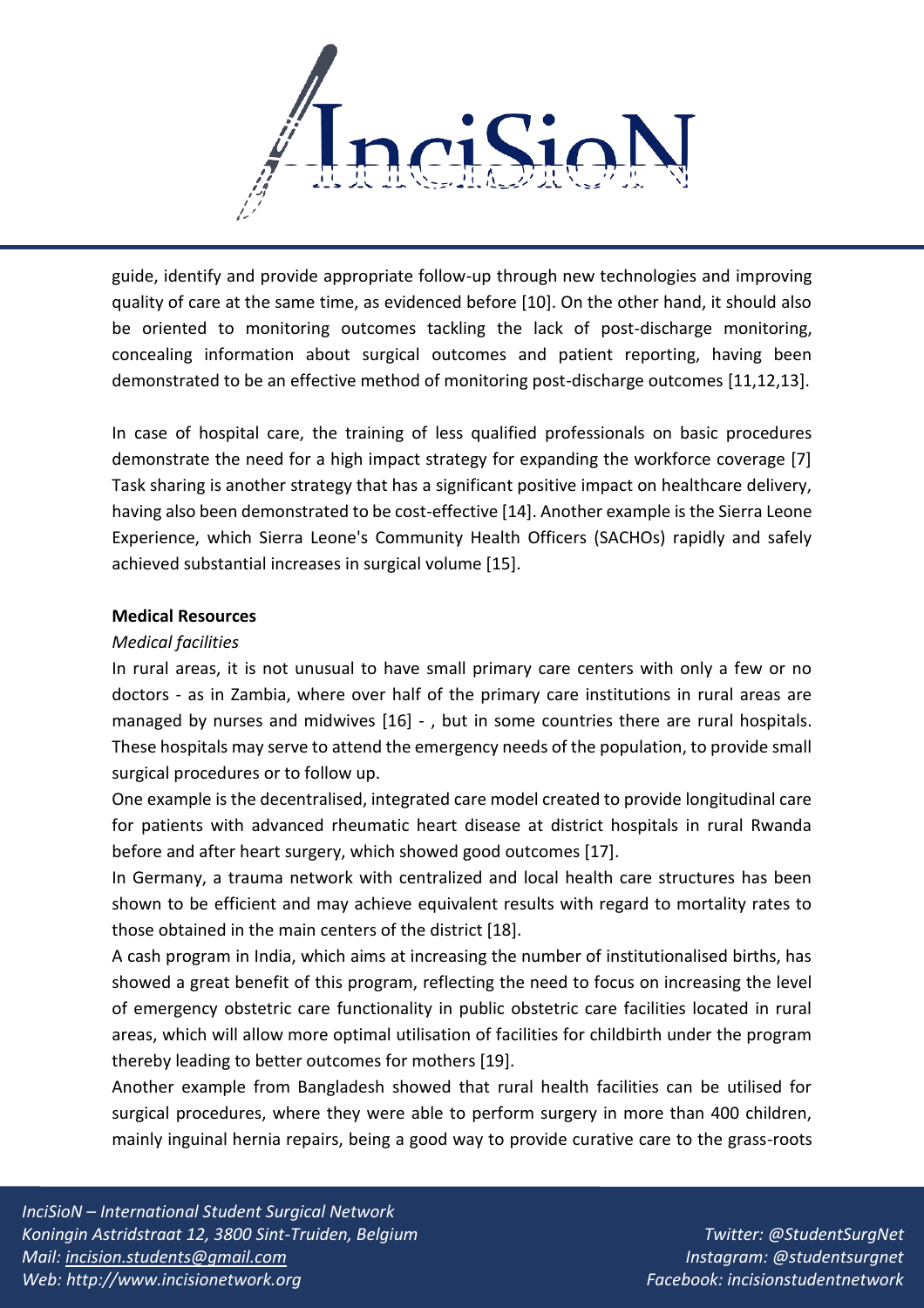

population [20]. The challenge might be having permanent surgical workforce for these procedures.

From these examples, the conclusion taken is that there is a need to improve rural healthcare facilities to provide integrated surgical, anaesthesia and obstetric care.

## *Material resources*

There is lack of material resources in rural areas. Despite not being the main priority when talking about health in rural areas, as they are consumable resources [21], which expire and can be lost, they are needed for a great number of procedures.

Local markets successfully produce most consumables and unskilled labour. However, in many cases, as in Cambodia, there is a gap between resource allocation and need, which should be addressed through clear policies to prioritize remote areas and to allocate resources based on needs. [22] Government intervention is needed to ensure that quality and safety standards are met, that reliable information is available about the products, and that a fair competitive environment exists [21].

Manufactured pharmaceuticals and specialized medical equipment also face barriers, which are overarching in healthcare, such as patenting and licensing requirements, manufacturing standards, large initial investment costs, expensive research, and long development periods. Manufacturers of these inputs hold considerable market power, manipulating prices and demand. Strong policy measures are needed to tackle these issues, to grant access to safe medication for surgery and anaesthetic care [21].

Some strategies to tackle the inefficiency of healthcare in rural areas comprise the following: a) Access to hand hygiene materials is one of the limitations in rural areas of LMICs. A study has shown that the integration of Alcohol-based hand rub was associated with a significant reduction in healthcare associated infections and Systemic Inflammatory Response Syndrome on the pediatric and surgical departments [23].

b) The ESM-Ketamine is a package for emergency and essential procedures when no anesthetist is available. It has been utilised for thousands of procedures, it appears to be safe and feasible and it is capable of expanding access to emergency and essential surgeries in rural Kenya when no anesthetist is available [24].

An organised NSOAP should be put forward to take into account access to surgery rural areas.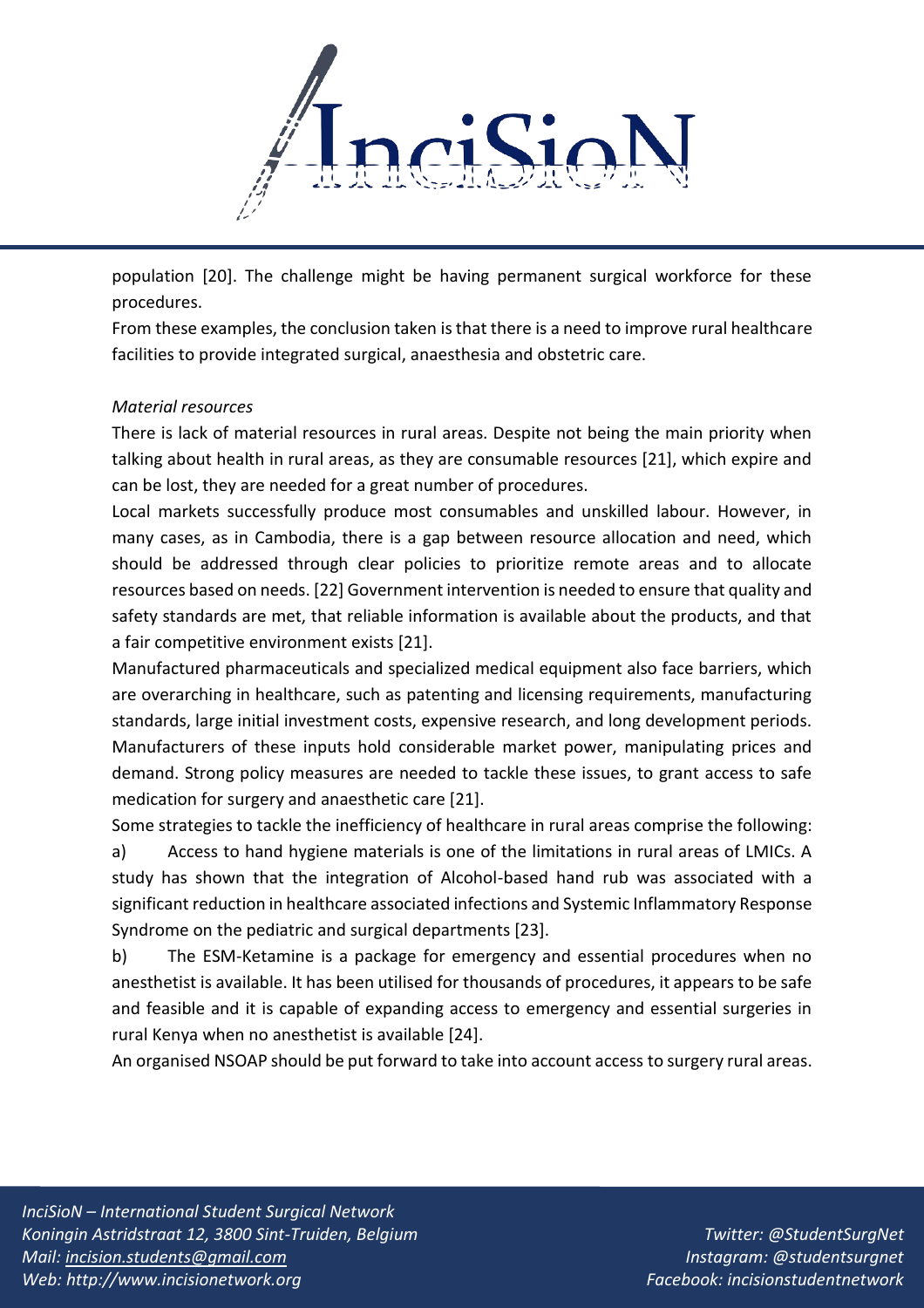

#### *Telemedicine*

Telemedicine is an expanded term in health information technology comprising procedures for transmitting medical information electronically to improve patients' health status [25]. Telemedicine has the potential to i) reduce inefficiencies in the delivery of healthcare, ii) diminish patient travel and waiting lists, and iii) increase access to specialists for patients in rural settings [26]. More specifically, it is used in the perioperative phase of care for pediatric surgical patients, their caregivers, and surgical providers, including pre-operative assessments, and post-operative follow-up.

In paediatric surgery, the Australasian telehealth system is used for diagnostic purposes, through videoconference. It has been shown to be accurate for most conditions seen, except for cryptorchidism [27].

As for obstetrics and gynecology, there are two different examples: in the US, the usage of an pregnancy application in smartphones by pregnant women was associated with improvements in prenatal visit completion and reduced incidence of low-birth weight delivery [28]; in Rwanda, a study is being developed on using mobile health technology and community health workers to identify and refer caesarean-related surgical site infections in rural areas [29].

In the case of plastic and reconstructive surgery, telemedicine can increase efficiency of postoperative care for microsurgical procedures, improving care coordination and management of burn wounds, facilitating interprofessional collaboration across time and space, thus eliminating a significant number of unnecessary referrals, and connecting patients located far from major medical centers with professional expertise without impinging on-and in some cases improving the quality or accuracy of care provided [30]. In Australia, telehealth provides access to Specialist Plastic Surgery service across the state, being for a wide scope of functions, such as patient management in their homes and follow up, reducing financial and psychosocial burden [31].

Telemedicine consultations to regional centers with neurosurgery housestaff have potential for increased timely diagnosis, improved time to surgery, and reductions in unnecessary transfers in remote areas [32].

Other applications of information technology comprise software solutions for digitalisation, data storage and innovative approaches in diagnostics, as well as to provide access to information for patients, medical appointments scheduling and reminders of these, which have been used in Germany [33].

*InciSioN – International Student Surgical Network Koningin Astridstraat 12, 3800 Sint-Truiden, Belgium Mail: [incision.students@gmail.com](mailto:incision.students@gmail.com) Web: http://www.incisionetwork.org*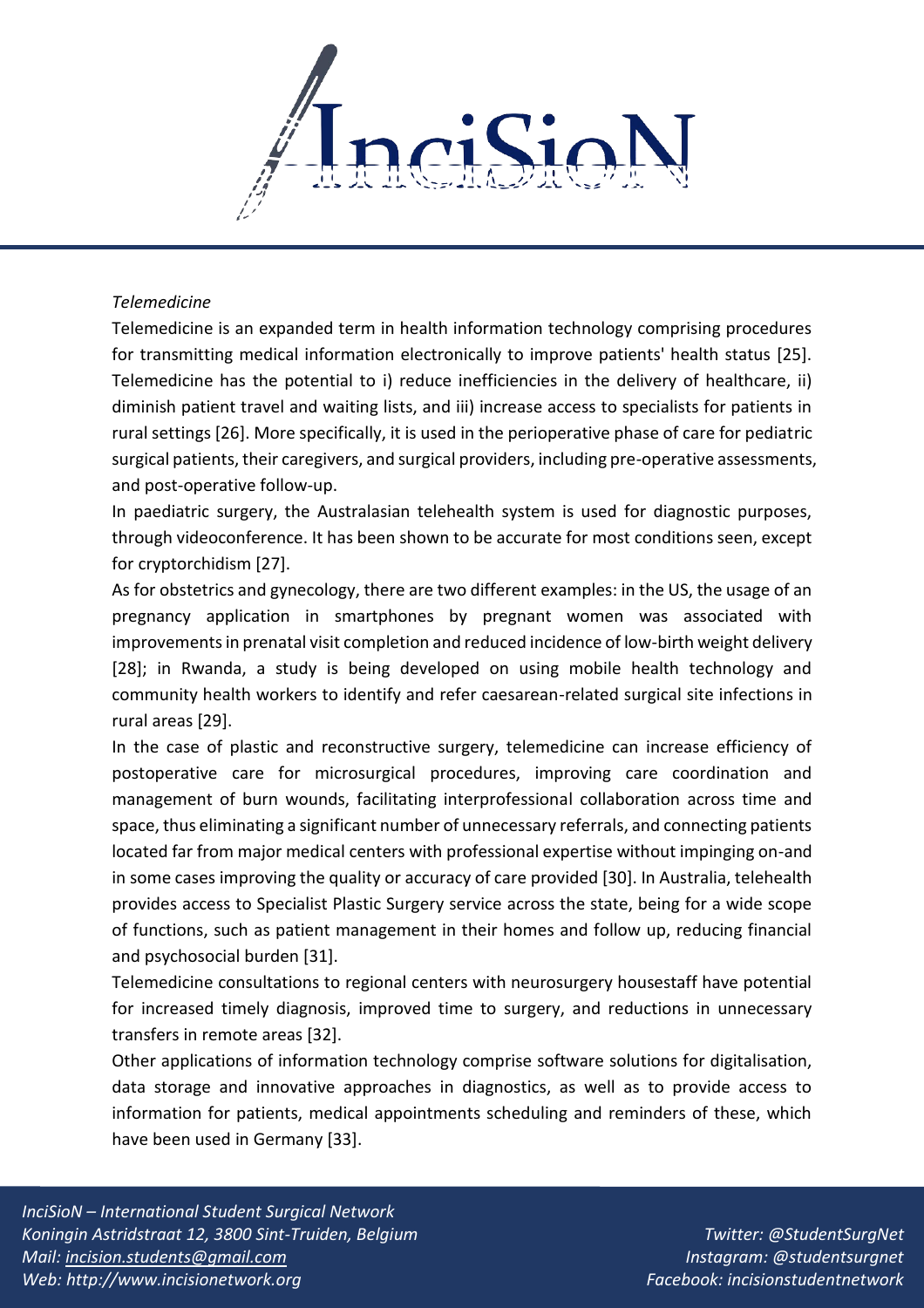

An important application of technologies is in learning opportunities - it can increase access to medical education, improve quality of education and facilitate collaborations, despite all the barriers and limitations inherent to rural areas. [34]

Therefore, technology should make education, communication and medical interventions more readily available, regardless of location.

## **Education: Rural Health in medical curricula**

A major problem that we have been facing throughout the times is related to the recruitment and retention of physicians in rural areas [3], which in turn is related to the sustainability of human resources for health. The uneven distribution of medical workforce is an international problem, which pushes us away from Universal Health Coverage [35].

Medical education has a great role in educating future physicians for the rural health specificities, and how to tackle them, with hands-on work with patients and learning from skilled role models. Studies have shown that the three factors most strongly associated with entering rural practice are:

(i) a rural background: rural medical schools have been proven to attach more physicians to these areas [4] - as in Australia, the US and Canada [35];

(ii) positive clinical and educational experiences in rural settings as part of undergraduate medical education; [4]

(iii) targeted training for rural practice at the postgraduate level [4].

Moreover, governments and medical schools must operate with responsibility and include rural practice in medical curriculum, under a social accountability framework [3]. The recognition of the diversity of geographic backgrounds and experiences is an important step towards bridging the gap in their health, education and economic status. This is relevant especially in populations like indigenous people, whose health is worse than the average rural populations [36].

Medical schools are in a relevant position to contribute to the improvement of health in rural areas. They are in direct control of Rural student recruitment, admissions policies, ruraloriented medical curriculum, rural practice learning experiences, faculty values and attitudes, and advanced procedural skills training. These have been shown to influence the likelihood of medical students entering rural primary care practice [37].

An integrated and sustainable healthcare workforce plan should be carried out, which should also consider the pipeline to practice concept, which all intervening parts should work together to ultimately improve health in the area [3].

*InciSioN – International Student Surgical Network Koningin Astridstraat 12, 3800 Sint-Truiden, Belgium Mail: [incision.students@gmail.com](mailto:incision.students@gmail.com) Web: http://www.incisionetwork.org*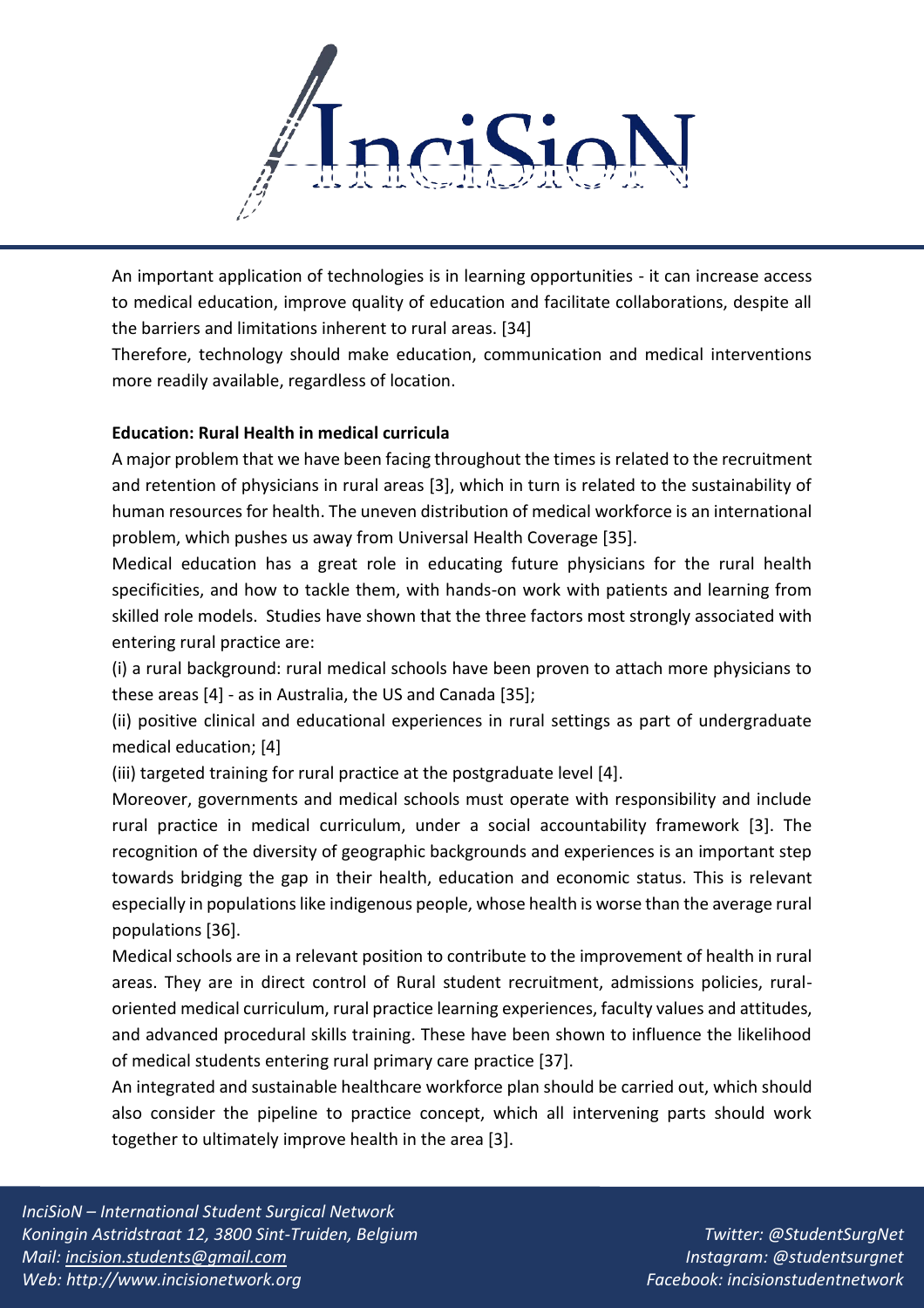

Thus, curriculum content and practice programs upon rural health in medical institutes are necessary and efforts should be carried out by all stakeholders to implement rural health programs.

#### **Surgery in Primary Healthcare**

Primary healthcare has long been recognized as a critical factor in improving rural healthcare and thus serves as a great area to incorporate much needed surgical services to rural populations. Surgical care is needed, just as primary health care is needed at all stages of life, from birth, through the reproductive years, and to the grave. [38]

"Historically, the primary barrier to developing surgical services has been the (mis)perception that surgery is overly expensive for the majority of low- and middle-income countries. However, the World Bank published the 2nd edition of Disease Control Priorities in Developing Countries, which provided the first clear economic evidence that surgical care could be a cost-effective strategy under certain circumstances when compared with other types of care, such as antiretroviral medications, vaccinations, and other primary treatments." [39] Surgery has been increasingly mentioned as a critical factor in improving primary healthcare services, making one of its earliest mentions in the 2008 World Health Report, Primary Health Care, Now More Than Ever. The report includes primary healthcare as a hub or mediator of coordination among various specialized health care services, including surgical services, helping patients navigate the healthcare system and get the care they need. [40]

The necessity for surgical services is increasingly evident in rural areas, with one of the most needed surgical specialties being obstetrics. A study done by the University of Minnesota's Rural Health Research Center analyzed the burden of obstetric hospital closures in rural counties across the United States. Over 18 million women of reproductive age live in these rural counties. The study concluded that between 2004 and 2014 the percent of rural U.S counties that lacked hospital obstetric services increased from 45% to 54% due to obstetric unit or hospital closures. [41]

In rural areas in the U.S., obstetric services are commonly provided for by a family medicine boarded physician, who also provides primary health care services for the whole family. One study analyzed the economic impact of rural family physicians in Alabama practicing obstetrics. The study found that a rural community in Alabama already gains economic benefit from family physicians practicing primary care already of \$1,000,000. With the inclusion of obstetric services in addition to primary health care services, communities gain an additional \$488,560. [42]

*InciSioN – International Student Surgical Network Koningin Astridstraat 12, 3800 Sint-Truiden, Belgium Mail: [incision.students@gmail.com](mailto:incision.students@gmail.com) Web: http://www.incisionetwork.org*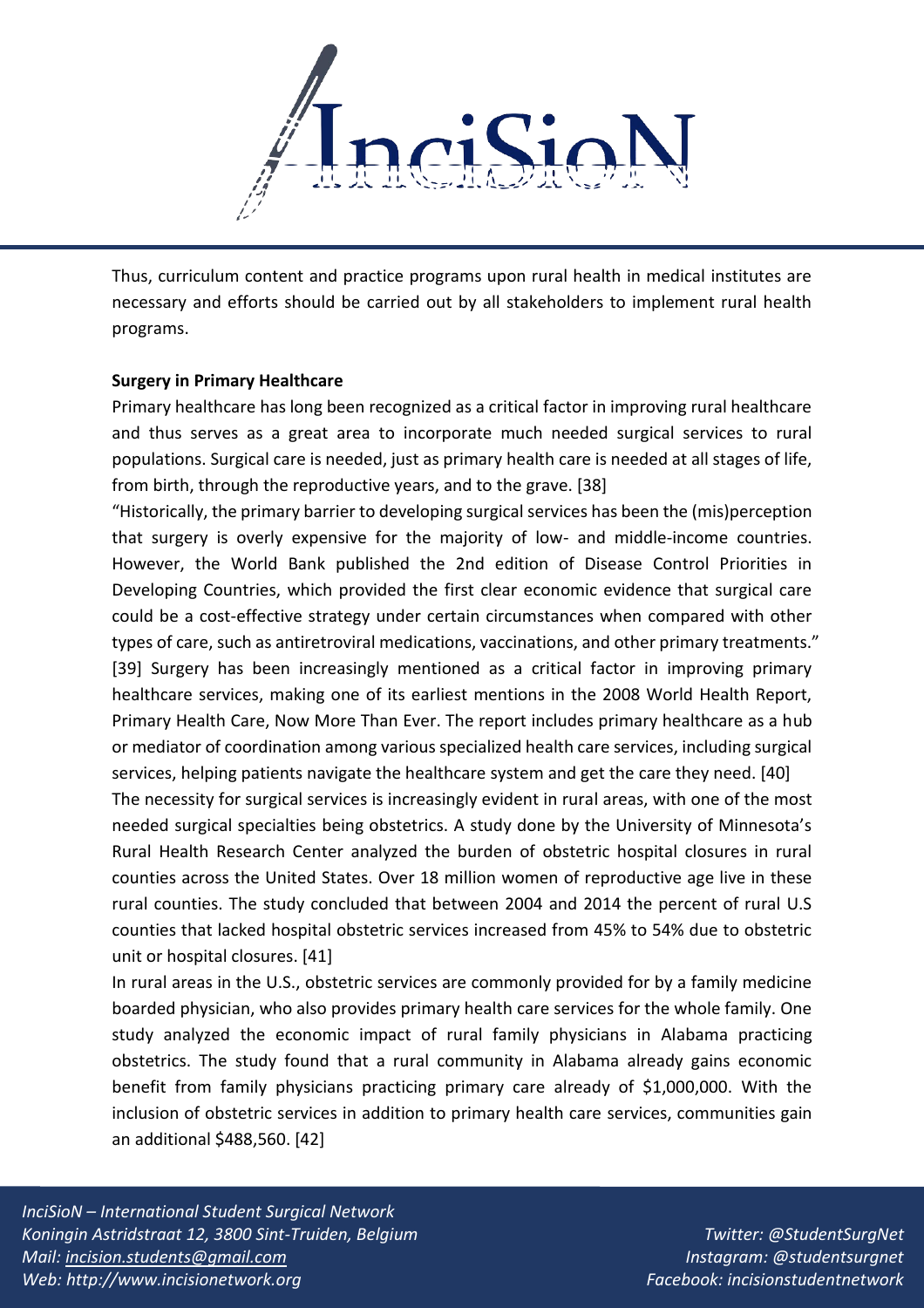

Thus these two studies mentioned are prime examples of the importance of surgery in rural areas, as well as the importance of integrating surgery into primary health care, how they can be incorporated with primary health care services, and the economic benefit of pursuing this. This also stresses out the importance of an integrated National Surgical, Obstetric and Anaesthesia Plan that accounts for access to surgical care nationwide.

## **Surgery, Rural health and Primary Healthcare in achieving Universal Health Coverage**

One of the aims of strengthening primary health care is to provide an affordable approach to achieving universal health coverage. Finance and human resource considerations are vital components that should be integrated into an overarching framework such as primary health care, which lays the foundation for an effective health care system that improves health, reduces growth in costs, and lowers inequality for all. [43] Strengthening primary health care to achieve universal health coverage stresses the importance of planning for sustainability and feasibility. The Lancet Commission is currently working on implementation (http://www.lancetglobalsurgery.org/implementation-tools) in multiple countries to develop National Surgical, Obstetric, and Anesthesia plans. The Lancet Commission guidelines indicate the five main areas to develop these plans, which include Infrastructure, Workforce, Service Delivery, Financing, and Information Management. [44] This works comes as progress towards achieving the goal of strengthening health systems and universal health coverage.

#### **Other solutions**

Rural areas are highly productive territories becoming a key to economic growth in developing countries [45], combined with the economic burden of surgical disease in terms of losses in GDP due to depletion of the labour supply and capital stock [7]. These are enough reasons for the government to include in their agenda the implementation of low-invasive procedure in rural settings, which are more cost-effective for hospitals than open surgery, mainly because it represents a minimal use of analgesics, antibiotics and other medical supplies. Another reason is the early discharge, which is in many cases a better option for patients, due to lower complications, lower economic costs of the procedure and quicker recovery, reflecting on a faster return to work (particularly important given unequal distribution of labor) [46].

Another solution is the mobilisation of surgical mobile units to rural areas, such as Cinterandes, which is one of the only mobile surgical units in LMICs, having provided in the last 20 years thousands of surgeries in Ecuador [47].

*InciSioN – International Student Surgical Network Koningin Astridstraat 12, 3800 Sint-Truiden, Belgium Mail: [incision.students@gmail.com](mailto:incision.students@gmail.com) Web: http://www.incisionetwork.org*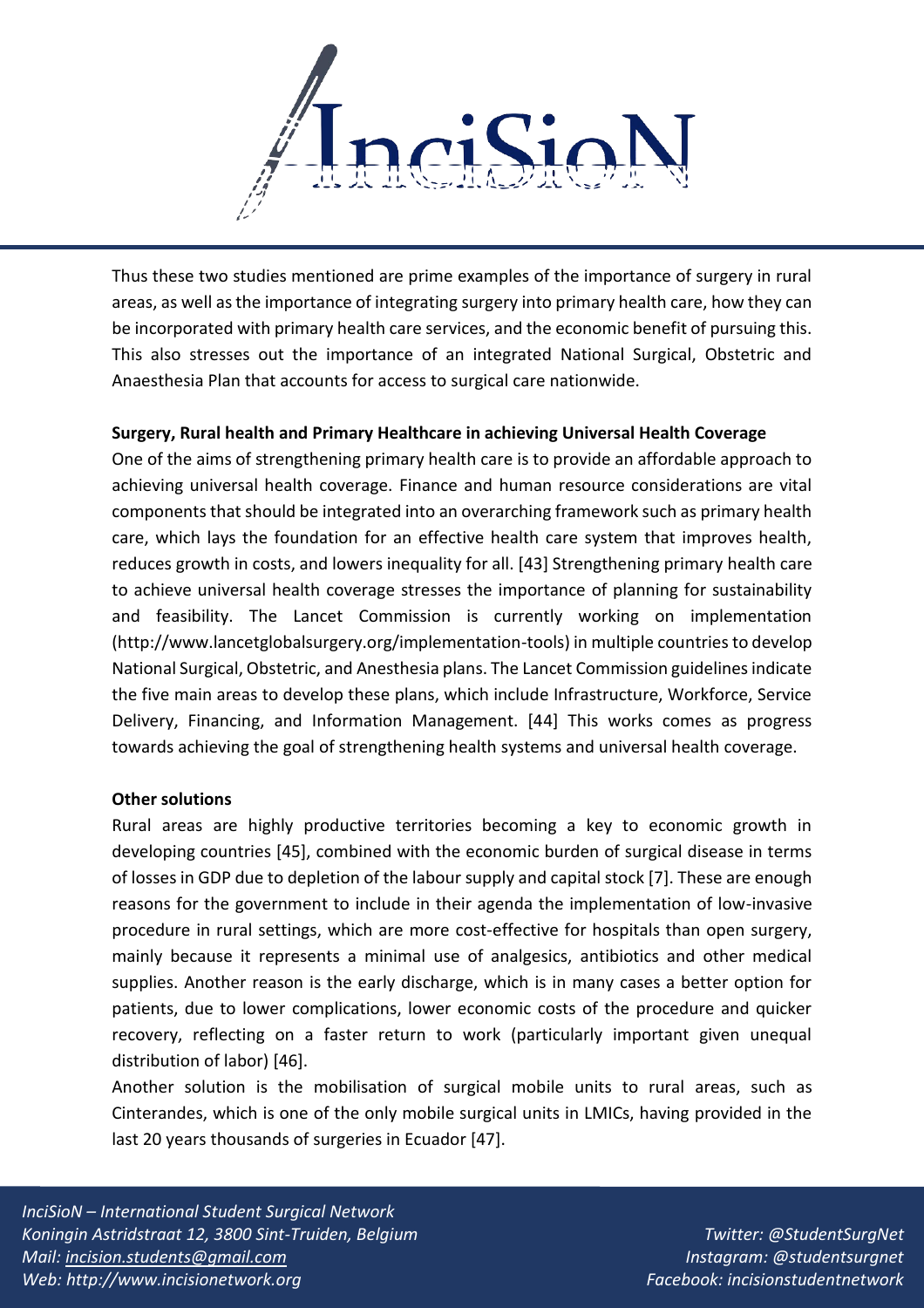

## References

1. Strasser R. Rural health around the world: challenges and solutions. Family Practice 2003; 20: 457– 463

2. Scheil-Adlung X. Inequity in Health Protection: Rural/Urban Divide. Social Protection, ILO 2014. Available at: http://www.social-protection.org/gimi/gess/ShowTheme.action?lang=EN&id=4066. Accessed on June 1st, 2018.

3. Rourke J. How can medical schools contribute to the education, recruitment and retention of rural physicians in their region? Bulletin of the World Health Organization 2010;88:395-396. doi: 10.2471/BLT.09.073072. Available at http://www.who.int/bulletin/volumes/88/5/09-073072/en/. Accessed on June 10th, 2018.

4. Strasser R and Neusy AJ. Context counts: training health workers in and for rural and remote areas. Bulletin of the World Health Organization 2010;88:777-782. doi: 10.2471/BLT.09.072462. Available at: http://www.who.int/bulletin/volumes/88/10/09-072462/en/. Accessed on June 15th, 2018.

5. World Health Organisation. World Health Report 2006: Working together for Health. Available at http://apps.who.int/iris/bitstream/handle/10665/43432/9241563176\_eng.pdf, accessed on July 1st, 2018.

6. Chiavenato, I., Mascaró Sacristán, P. and Hano Roa, M. (2009). Administración de recursos humanos. México, D.F.: McGraw-Hill/Interamericana.

7. Meara JG et al. Global Surgery 2030: evidence and solutions for achieving health, welfare, and economic development. The Lancet. 2015; 386(9993): p. 569-624.

8. Angela J Dawson, James Buchan, Christine Duffield, Caroline S E Homer, Kumudu Wijewardena; Task shifting and sharing in maternal and reproductive health in low-income countries: a narrative synthesis of current evidence, Health Policy and Planning, Volume 29, Issue 3, 1 May 2014, Pages 396– 408, https://doi.org/10.1093/heapol/czt02

9. Ashengo, T., Skeels, A., Hurwitz, E., Thuo, E. and Sanghvi, H. (2017). Bridging the human resource gap in surgical and anesthesia care in low-resource countries: a review of the task sharing literature. Human Resources for Health, 15(1).

10. Daniels SA, Kelly A, Bachand D, Simeoni E, Hall C, M. Hoffer S, et al. Call to care: the impact of 24 hour postdischarge telephone follow-up in the treatment of surgical day care patients. The American Journal of Surgery. 2016; 211(5).

11. Kable A, Gibberd R, Spigelman A. Complications after discharge for surgical patients. ANZ Journal of surgery. 2004;(74): p. 92-97.

12. Sanger PC,HA,HSM,CALASMR,LRJ.EHL. Patient perspectives on post-discharge surgical site infections: Towards a patient-centered mobile health solution. . Plus One. 2014; 9(12).

13. Guerra, José et al. Active prospective surveillance study with post-discharge surveillance of surgical site infections in Cambodia. Journal of Infection and Public Health , Volume 8 , Issue 3 , 298 - 301

14. Mark G Shrime, Stéphane Verguet, Kjell Arne Johansson, Dawit Desalegn, Dean T Jamison, Margaret E Kruk; Task-sharing or public finance for the expansion of surgical access in rural Ethiopia: an extended cost-effectiveness analysis, Health Policy and Planning, Volume 31, Issue 6, 1 July 2016, Pages 706–716, https://doi.org/10.1093/heapol/czv121

*InciSioN – International Student Surgical Network Koningin Astridstraat 12, 3800 Sint-Truiden, Belgium Mail: [incision.students@gmail.com](mailto:incision.students@gmail.com) Web: http://www.incisionetwork.org*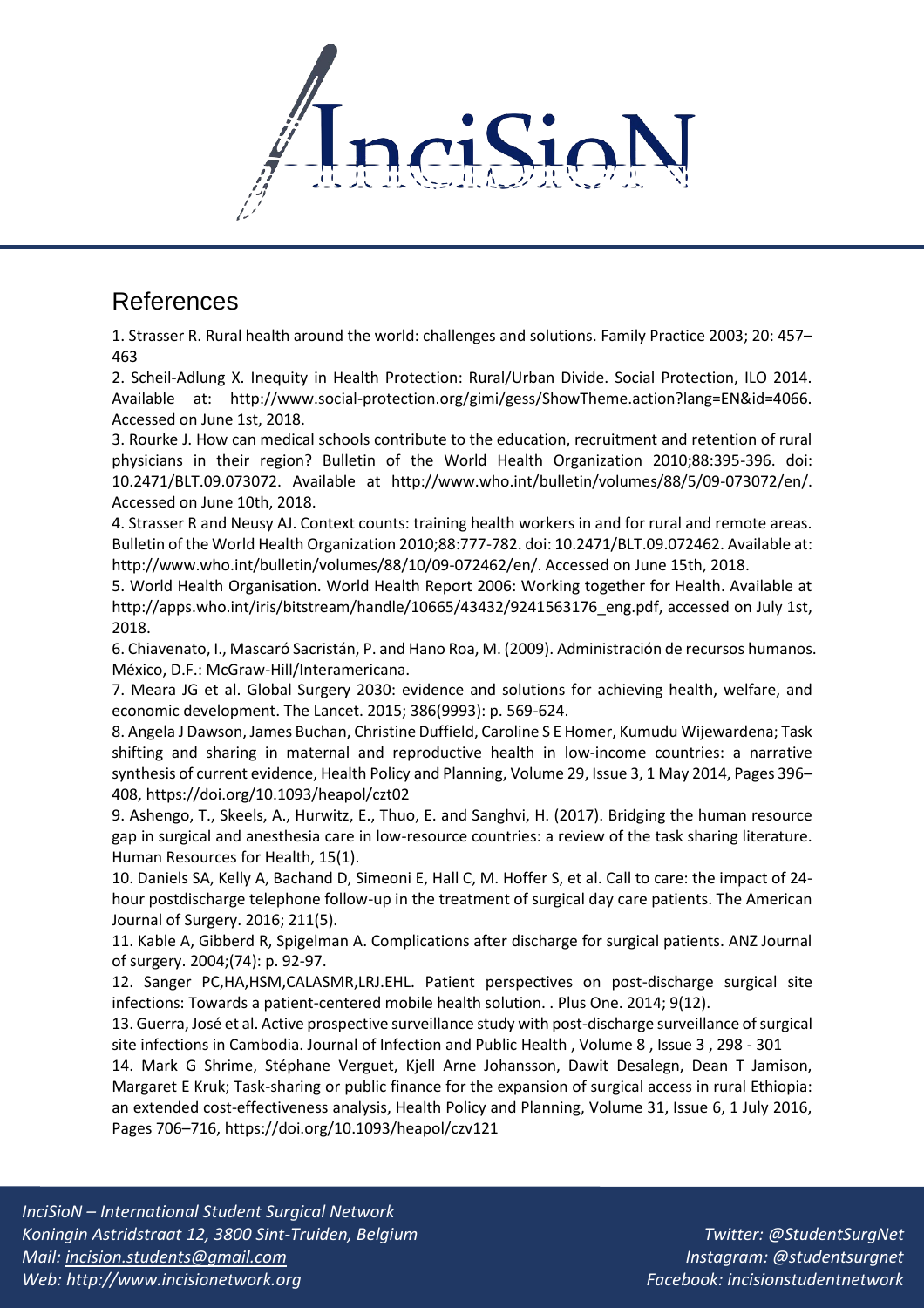

15. Bolkan HA, van Duinen A, Waalewijn B et al. Safety, productivity and predicted contribution of a surgical task-sharing programme in Sierra Leone

16. Foster AA, Goma FM, Shamian J et al. A Formative Assessment of Nurses' Leadership Role in Zambia's Community Health System. World Health & Population, 17(3) September 2017: 55- 68.doi:10.12927/whp.2017.25305

17. Rusingiza EK, El-Khatib Z, Hedt-Gauthier B, et al Outcomes for patients with rheumatic heart disease after cardiac surgery followed at rural district hospitals in Rwanda Heart Published Online First: 20 April 2018. doi: 10.1136/heartjnl-2017-312644

18. Ernstberger A, Koller M, Zeman F, et al. A trauma network with centralized and local health care structures: Evaluating the effectiveness of the first certified Trauma Network of the German Society of Trauma Surgery. van Griensven M, ed. PLoS ONE. 2018;13(3):e0194292.

19. Sabde Y, Chaturvedi S, Randive B, et al. Bypassing health facilities for childbirth in the context of the JSY cash transfer program to promote institutional birth: A cross-sectional study from Madhya Pradesh, India. Puebla I, ed. PLoS ONE. 2018;13(1):e0189364. doi:10.1371/journal.pone.0189364 20. Banu, T., Chowdhury, T.K., Kabir, M. et al. World J Surg (2013) 37: 730.

21. World Health Organisation. World Health Report 2000. Chapter 4: What resources are needed? Available at: http://www.who.int/whr/2000/en/whr00\_ch4\_en.pdf, accessed on July 2nd, 2018.

22. Nakahara S, Saint S, Sann S et al. Evaluation of trauma care resources in health centers and referral hospitals in Cambodia. World J Surg. 2009 Apr;33(4):874-85. doi: 10.1007/s00268-008-9900-6

23. Saito H, Inoue K, Ditai J, et al. Alcohol-based hand rub and incidence of healthcare associated infections in a rural regional referral and teaching hospital in Uganda ("WardGel" study). Antimicrobial Resistance and Infection Control. 2017;6:129. doi:10.1186/s13756-017-0287-8.

24. Burke, T.F., Suarez, S., Sessler, D.I. et al. World J Surg (2017) 41: 2990.

25. Delgoshaei B, Mobinizadeh M, Mojdekar R, Afzal E, Arabloo J, Mohamadi E. Telemedicine: A systematic review of economic evaluations . Medical Journal of the Islamic Republic of Iran. 2017;31:113. doi:10.14196/mjiri.31.113

26. Lesher A.P., Shah S.R.Telemedicine in the perioperative experience. Seminars in Pediatric Surgery, 2018. 27 (2) , pp. 102-106.

27. Brownlee GL, Caffery LJ, McBride CA et al. Telehealth in paediatric surgery: Accuracy of clinical decisions made by videoconference. J Paediatr Child Health. 2017 Dec;53(12):1220-1225. doi: 10.1111/jpc.13599. Epub 2017 Jun 7

28. Bush J, Barlow DE, Echols J et al. Impact of a Mobile Health Application on User Engagement and Pregnancy Outcomes Among Wyoming Medicaid Members. Telemed J E Health. 2017 Nov;23(11):891- 898. doi: 10.1089/tmj.2016.0242. Epub 2017 May 8

29. Sonderman KA, Nkurunziza T, Kateera F, et al. Using mobile health technology and community health workers to identify and refer caesarean-related surgical site infections in rural Rwanda: a randomised controlled trial protocol. BMJ Open. 2018;8(5):e022214. doi:10.1136/bmjopen-2018- 022214

30. Vyas KS, Hambrick HR, Shakir A et al. A Systematic Review of the Use of Telemedicine in Plastic and Reconstructive Surgery and Dermatology. Ann Plast Surg. 2017 Jun;78(6):736-768. doi: 10.1097/SAP.0000000000001044.

31. Rimal D, Huang Fu JH, Gillett D, Our experience in using telehealth for paediatric plastic surgery in Western Australia. ANZ J Surg. 2017 Apr;87(4):277-281. doi: 10.1111/ans.13925. Epub 2017 Feb 20.

*InciSioN – International Student Surgical Network Koningin Astridstraat 12, 3800 Sint-Truiden, Belgium Mail: [incision.students@gmail.com](mailto:incision.students@gmail.com) Web: http://www.incisionetwork.org*